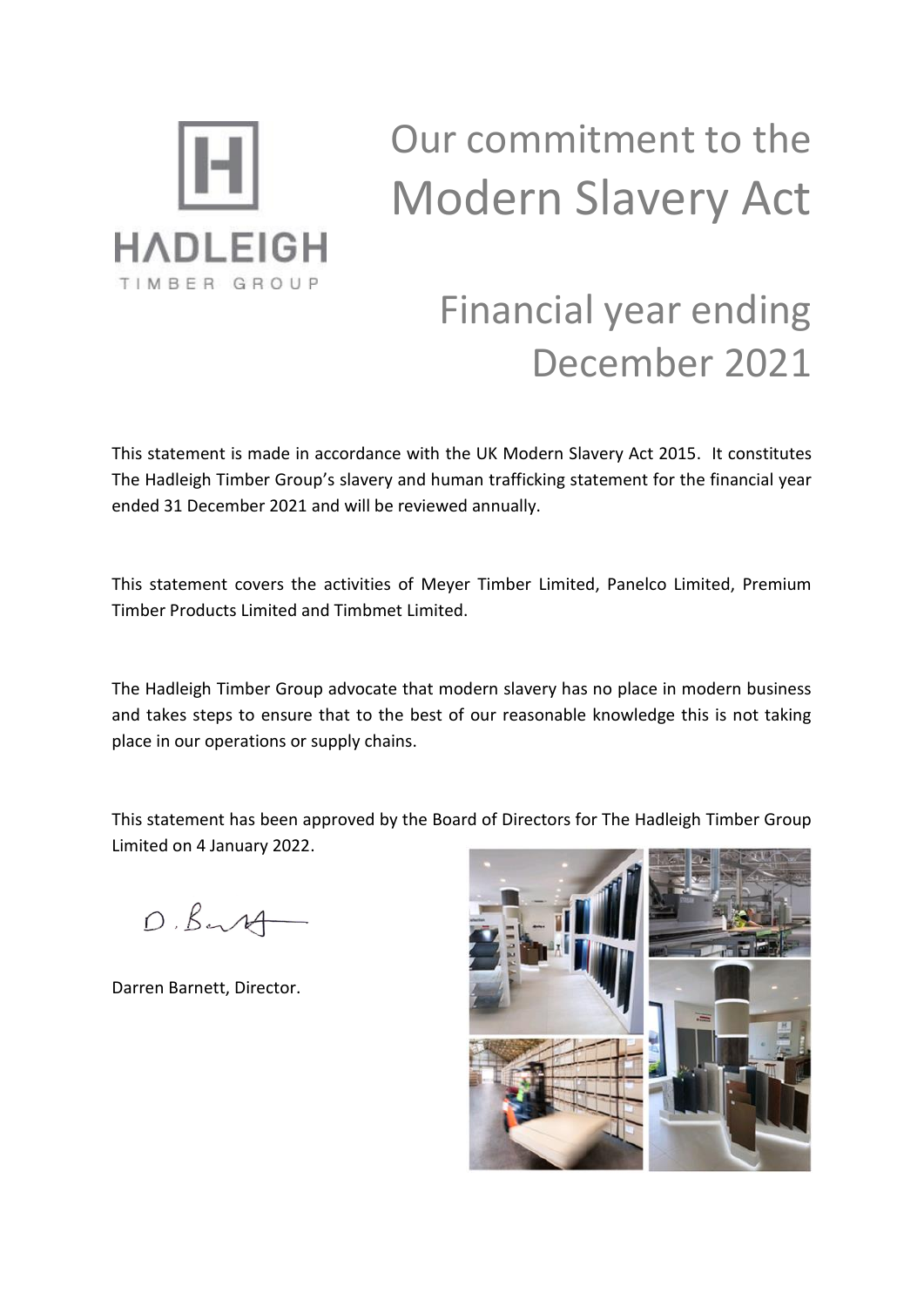

#### **Our Business**

We are a group of stand alone warehousing and distribution companies with a focus on our customers and an aspiration to add value throughout our operations.

#### **Meyer Timber Ltd**

Holding a product range that extends beyond 7000 panel products and related accessories, sourced from the worlds leading manufacturers. Over the years, we've built our expertise to allow us to offer the extensive product range we have today which is fully supported with a next day delivery guarantee. We operate our own commercial fleet vehicles out of 4 strategically located distribution centers, ideally situated to service customers across the UK.

#### **Panelco Ltd**

Stocking all the major manufacturers brands in full range from our warehouse in Stoke on Trent we have a huge scope for stock holding meaning that our customers can rely upon us on all items. This is backed with our in house fleet of vehicles. We have built lasting relationships with our customers during our 20 plus years of trading enabling us to build relationships based on expertise and trust.

#### **Premium Timber Products Ltd**

Sourcing timber products we operate in an ever changing and challenging market.

#### **Timbmet Ltd**

One of the UK's most extensive timber and panel product stockists, complemented by a range of manufacturing services. We are dedicated to sourcing innovative timber products from around the world, driven by the demands of our customers. We are market leaders in our commitment to the sustainability and legality of our supply base and to responsible business solutions.

#### **Group Functions**

To ensure our organisation remains efficient and consistent all businesses are supported by a shared Head Office function covering Finance, HR, Health and Safety, IS and Compliance who drive consistency through the Group.

As at the end of 2021 we have around 400 employees, all of whom are based in the United Kingdom. All of our staff are directly employed and are not in any category which is generally seen to be vulnerable to modern slavery in this country, so our focus is to ensure that our procedures remain robust to the threat of modern slavery.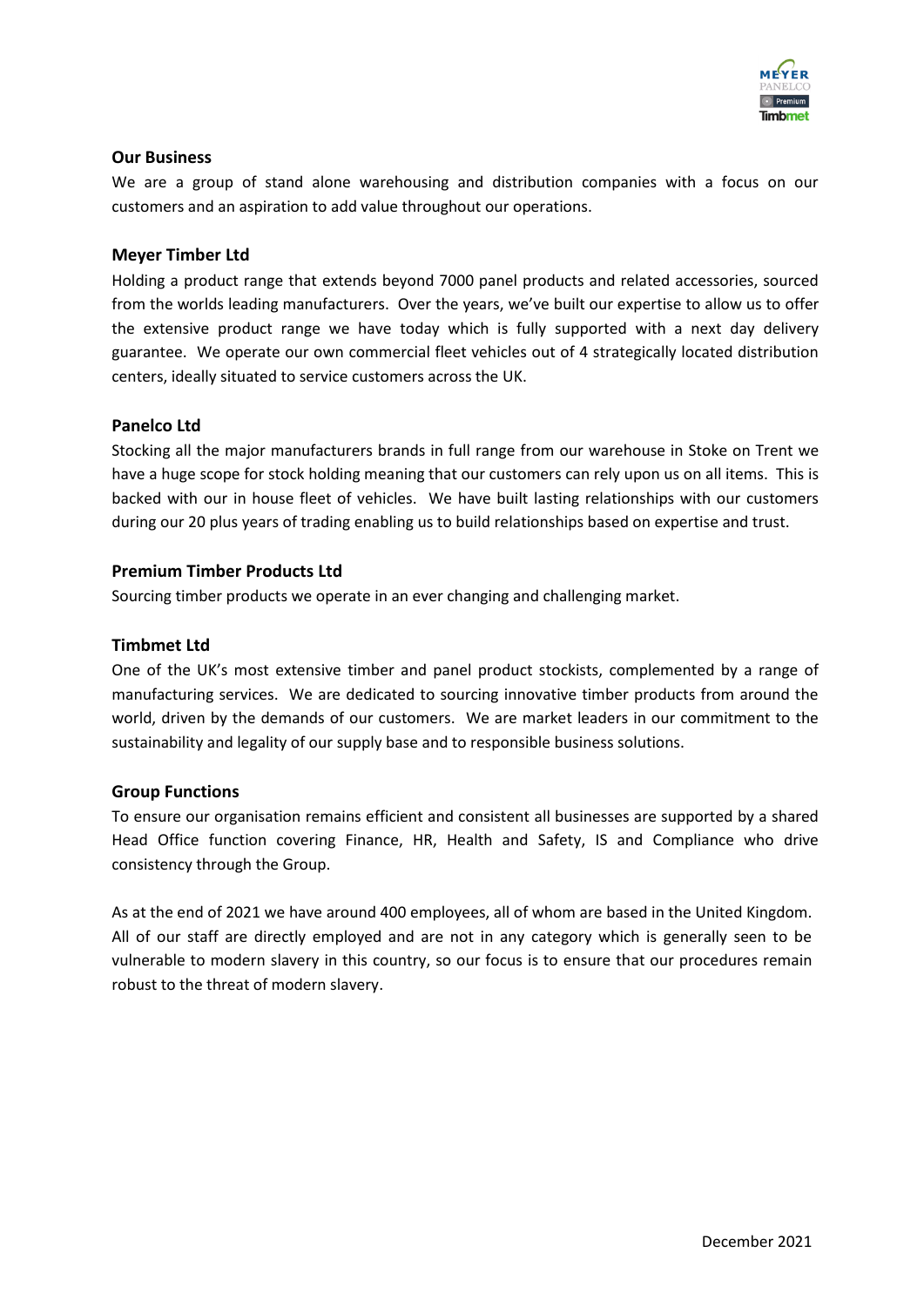

# **Our Supply Chains**

The Hadleigh Timber Group is committed to continuously improving its practices to identify and eliminate any slavery and human trafficking in its business and supply chains and to acting ethically and with integrity through out its business.

We use a range of suppliers from those responsible for supplying our product, haulage services and third party staffing sources.

# **Policies on modern slavery**

Hadleigh Timber Group has a number of policies which aim to minimise the risk of modern slavery in our supply chain. These include:

- Working with Suppliers and Partners Policy which sets out internal requirements for buying goods and services;
- Responsible Procurement Policy covering issues of human rights, child and forced labour and modern slavery, which Hadleigh Timber Group's suppliers are required to comply with; and
- UKTR briefing statement.
- Whistleblowing Policy which encourages staff to report concerns including any related to modern slavery/trafficking and child or forced labour.

# **Risk Assessments and Supplier Due Diligence**

We have a process of supplier audits in place for high risk areas of which labour contracts, working conditions, evidence of child labour and working hours are key components.

During the 2021 financial year the Global pandemic Covid 19 has continued to impact on our ability to maintain our supply chain audits and as a result of the guidance on international travel all supplier audits were placed on hold.

Consideration was again given to the feasibility of undertaking audits on a virtual basis but it was concluded that this was not a suitable course of action. We have continued to work with a consistent pool of suppliers who have been audited previously and we hope to be able to recommence our supplier visits in 2022.

Our HR policies cover all aspects of employment including recruitment and eligibility to work in the UK, employee wellbeing and conduct at work. Where we use external recruitment agencies to provide staff, these agencies are subject to our procurement due diligence process as any other supplier.

We continue to evaluate and analyse our supply chains through a programme of supplier audits. Our direct suppliers are from UK and non UK sources and the majority of products that are imported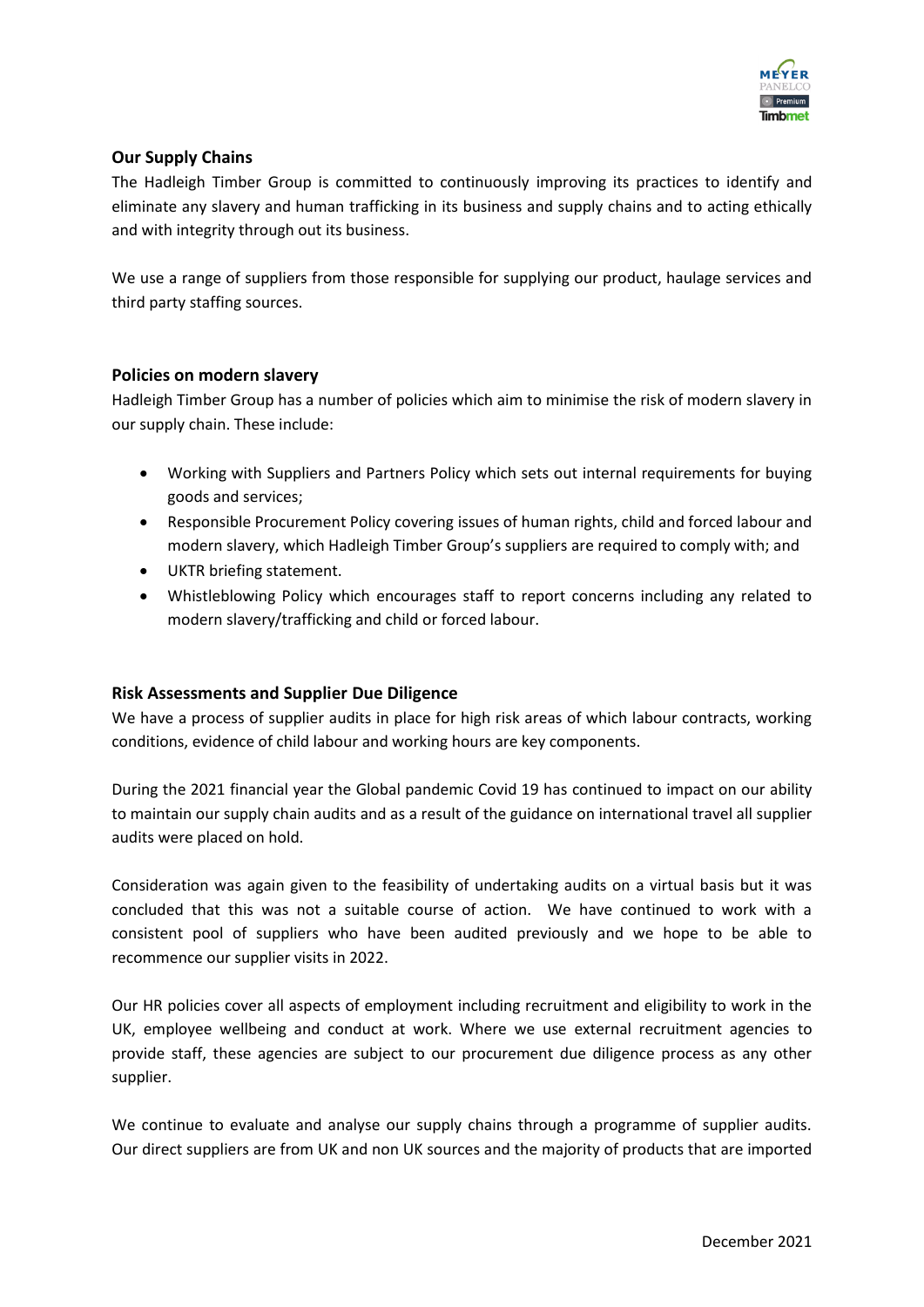

are done so under the umbrella of PEFC (Programme for the Endorsement of Forest Certification) or FSC® (Forest Stewardship Council®).

These internally recognised schemes are underpinned by social and ethical standards as part of their core principals.

The PEFC standard sets out compliance requirements in regard to social and health and safety requirements. This commitment is echoed in our own self declaration to support these standards.

The FSC standard means that our suppliers work within 10 principals [\(https://ic.fsc.org/the-ten](https://ic.fsc.org/the-ten-principles.103.htm)[principles.103.htm\)](https://ic.fsc.org/the-ten-principles.103.htm) including the social elements as listed. In support of this the FSC will not associate with organisations that engage in unacceptable practices and each organisation must be subjected to due diligence prior to association with FSC being confirmed.

An important element of any due diligence programme is the ability of employees and others to raise concerns about abuses of labour rights, non-compliance and other issues. We know that effective workplace communication, strong management and grievance procedures are key to making sure that workers' complaints are addressed. All new starters receive an Employee Handbook which summarises our grievance procedure and our Policy Booklet (which contains our whistle blowing and grievance policies) is freely available on our Intranet.

#### **Measuring Effectiveness**

Our supplier audits are ongoing in high risk supply chains, for example we undertake audits in China at least every 6 months. Additionally we continue to work with supply chain partners on modern slavery issues as part of our supplier engagement. We are externally audited against these standards to ensure our ongoing compliance.

In addition to undertaking trade within the remit of these guidelines we visit timber mills at source and are able to observe standards in the work place. These visits are only undertaken by suitably qualified and trained employees who have experience of working in timber supply chains.

By operating within this external framework we are satisfied that we have taken reasonably practicable steps to ensure the transparency of our supply chain in regard to slavery and human trafficking.

We operate stringent employee checks and are alert of duplicated information such as bank details and addresses that could indicate employees are not freely engaging in employment, additionally we check all original documentation to prove individuals can work in the UK.